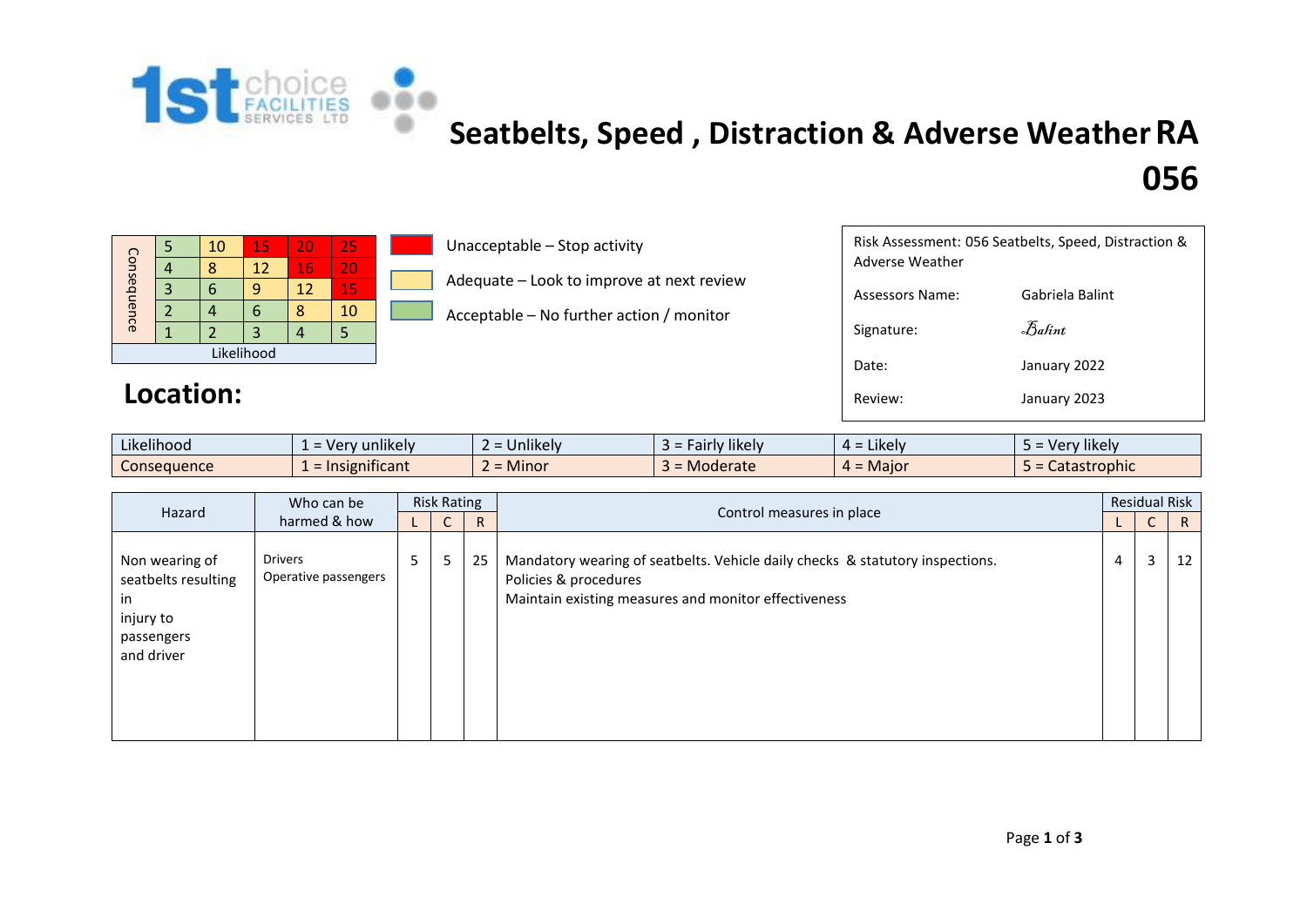

## **[S](http://1stchoicefacilities.co.uk/)eatbelts, Speed , Distraction & Adverse WeatherRA 056**

| Hazard                                       | Who can be                                           | <b>Risk Rating</b> |                    |    | Control measures in place                                                                                                          | <b>Residual Risk</b> |                      |              |  |
|----------------------------------------------|------------------------------------------------------|--------------------|--------------------|----|------------------------------------------------------------------------------------------------------------------------------------|----------------------|----------------------|--------------|--|
|                                              | harmed & how                                         |                    | $\sqrt{ }$<br>U    | R. |                                                                                                                                    |                      | J                    | $\mathsf{R}$ |  |
| Excessive speed<br><b>Driver Distraction</b> | <b>Drivers</b><br>Operative passengers<br>The public | 5                  | 5                  | 25 | Vehicle telematics<br>Driving standards Policies & procedures<br>Dash cams<br>Maintain existing measures and monitor effectiveness | $\overline{4}$       | 4                    | 16           |  |
| Hazard                                       | Who can be                                           |                    | <b>Risk Rating</b> |    | Control measures in place                                                                                                          |                      | <b>Residual Risk</b> |              |  |
|                                              | harmed & how                                         |                    | $\mathsf{C}$       | R. |                                                                                                                                    |                      |                      | $\mathsf{R}$ |  |